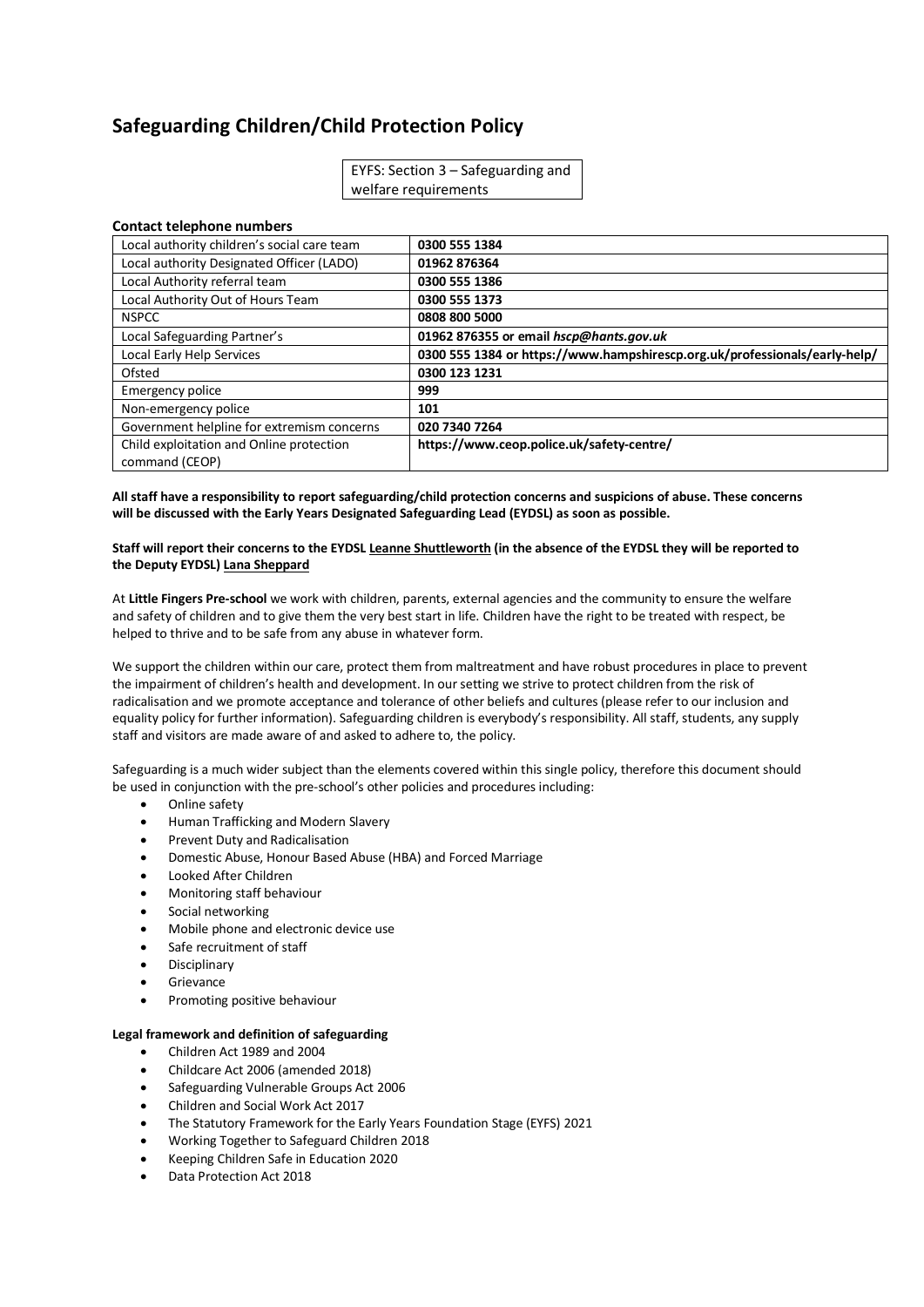- What to do if you're worried a child is being abused 2015
- Counter-Terrorism and Security Act 2015.
- Inspecting Safeguarding in Early years, Education and Skills settings 2019
- Prevent Duty 2015

Safeguarding and promoting the welfare of children, in relation to this policy is defined as:

- Protecting children from maltreatment
- Preventing the impairment of children's health or development
- Ensuring that children are growing up in circumstances consistent with the provision of safe and effective care
- Taking action to enable all children to have the best outcomes.

*(Definition taken from the HM Government document 'Working together to safeguard children 2018).*

## **Policy intention**

To safeguard children and promote their welfare we will:

- Create an environment to encourage children to develop a positive self-image
- Provide positive role models and develop a safe culture where staff are confident to raise concerns about professional conduct
- Ensure all staff are able to identify the signs and indicators of abuse, including the softer signs of abuse, and know what action to take
- Encourage children to develop a sense of independence and autonomy in a way that is appropriate to their age and stage of development
- Provide a safe and secure environment for all children
- Promote tolerance and acceptance of different beliefs, cultures and communities
- Help children to understand how they can influence and participate in decision-making and how to promote British values through play, discussion and role modelling
- Always listen to children
- Provide an environment where practitioners are confident to identify where children and families may need intervention and seek the help they need
- Share information with other agencies as appropriate.

The pre-school staff are aware that abuse does occur in our society and we are vigilant in identifying signs of abuse and reporting concerns. Our practitioners have a duty to protect and promote the welfare of children. Staff working on the frontline with children and families are often the first people to identify a concern, observe changes in a child's behaviour or receive information relating to indicators of abuse. They may well be the first people in whom children confide information that may suggest abuse or to spot changes in a child's behaviour which may indicate abuse.

Our prime responsibility is the welfare and well-being of each child in our care. As such we believe we have a duty to the children, parents and staff to act quickly and responsibly in any instance that may come to our attention. This includes sharing information with any relevant agencies such as local authority services for Children's Social Care, family support, health professionals including health visitors or the police. All staff will work with other agencies in the best interest of the child, including as part of a multi-agency team, where needed.

The pre-school aims to:

- Keep the child at the centre of all we do, providing sensitive interactions that develops and builds children's wellbeing, confidence and resilience. We will support children to develop an awareness of how to keep themselves safe, healthy and develop positive relationships
- Ensure staff are trained right from induction to understand the safeguarding and child protection policy and procedures, are alert to identify possible signs of abuse (including the signs known as softer signs of abuse), understand what is meant by child protection and are aware of the different ways in which children can be harmed, including by other children (peer on peer) through bullying or discriminatory behaviour.
- Be aware of the increased vulnerability of children with Special Educational Needs and Disabilities (SEND), isolated families and vulnerabilities in families; including the impact of toxic trio on children and Adverse Childhood Experiences (ACE's).
- Ensure that all staff feel confident and supported to act in the best interest of the child; maintaining professional curiosity around welfare of children and share information, and seek the help that the child may need at the earliest opportunity.
- Ensure that all staff are familiar and updated regularly with child protection training and procedures and kept informed of changes to local/national procedures, including thorough annual safeguarding newsletters and updates.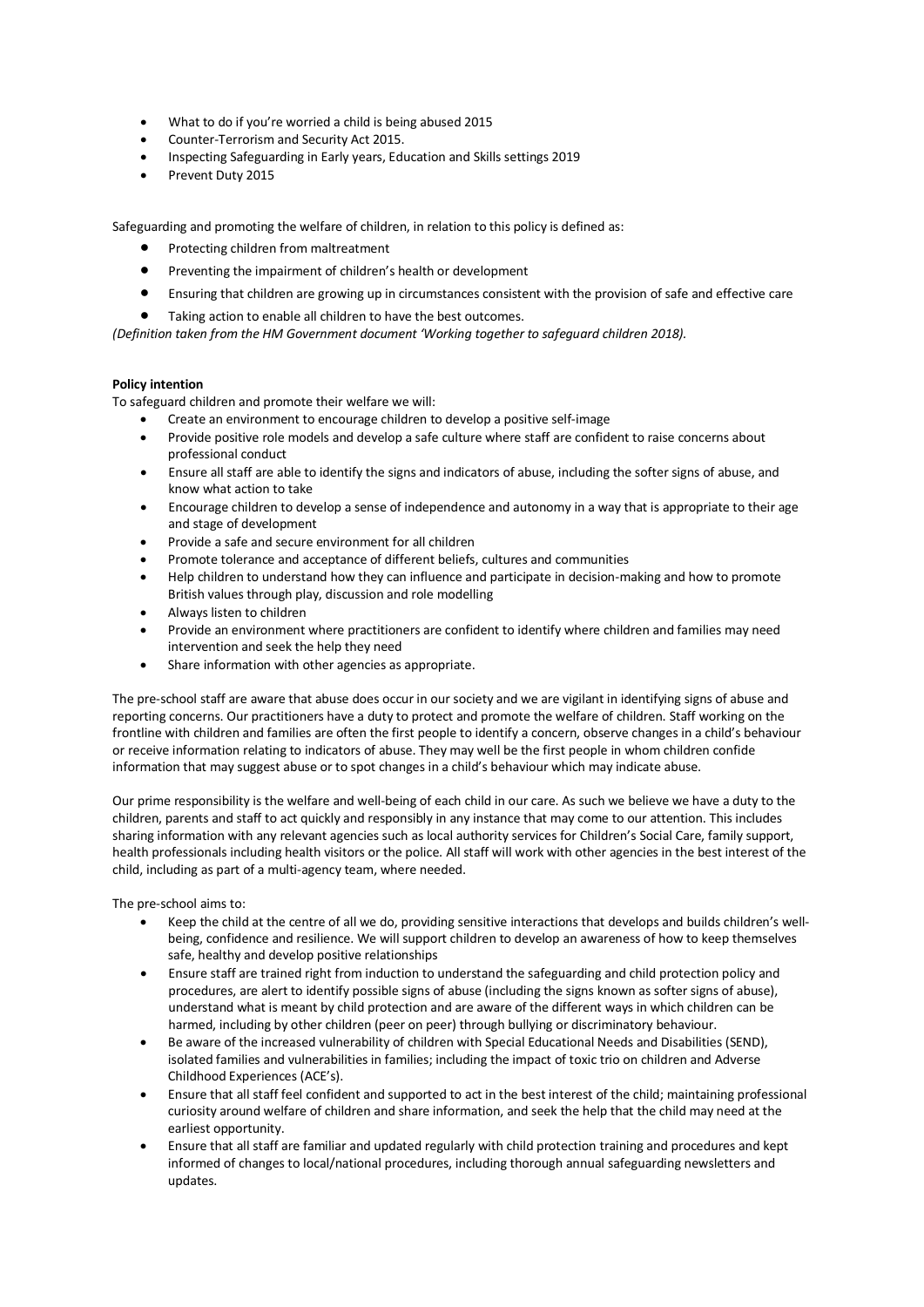- Make any child protection referrals in a timely way, sharing relevant information as necessary in line with procedures set out by Hampshire County Council, Services for Young Children,
- Ensure that information is shared only with those people who need to know in order to protect the child and act in their best interest.
- Keep the setting safe online, we refer to 'Safeguarding children and protecting professionals in early years settings: online safety considerations and use appropriate filters, checks and safeguards, monitoring access at all times and maintaining safeguards around the use of technology by staff, parents and visitors in the setting.
- Ensure that children are never placed at risk while in the care of pre-school staff.
- Identify changes in staff behaviour and act on these as per the Staff Behaviour Policy.
- Take any appropriate action relating to allegations of serious harm or abuse against any person working with children or living or working on the pre-school premises including reporting such allegations to Ofsted and other relevant authorities including the local authority.
- Ensure parents are fully aware of our safeguarding and child protection policies and procedures when they register with the pre-school and are kept informed of all updates when they occur.
- Regularly review and update this policy with staff and parents where appropriate and make sure it complies with any legal requirements and any guidance or procedures issued by **Hampshire County Council.**

# **Contact telephone numbers**

Local authority children's social care team **0300 555 1384** Local authority Designated Officer (LADO) **01962 876364** Local Authority referral team **0300 555 1386** Local Authority Out of Hours Team **0300 555 1373**

# NSPCC **0808 800 5000**

Local Safeguarding Partner's **01962 876355 or email** *hscp@hants.gov.uk* Local Early Help services **0300 555 1384 or https://www.hampshirescp.org.uk/professionals/early-help/**

# Ofsted **0300 123 1231**

Emergency police **999** Non-emergency police **101**  Government helpline for extremism concerns **020 7340 7264** Child exploitation and Online protection command (CEOP) **https://www.ceop.police.uk/safety-centre/**

# **Types of abuse and particular procedures followed**

Abuse and neglect are forms of maltreatment of a child. Somebody may abuse or neglect a child by inflicting harm, or by failing to act to prevent harm. Children may be abused within a family, institution or community setting by those known to them or more rarely, a stranger.

This could be an adult or adults, another child or children.

*What to do if you're worried a child is being abused, advice for practitioners (2015)* and *Working Together to Safeguard Children (2018)*

The signs and indicators listed below may not necessarily indicate that a child has been abused, but will help us to recognise that something may be wrong, especially if a child shows a number of these symptoms or any of them to a marked degree.

# **Indicators of child abuse**

- Failure to thrive and meet developmental milestones
- Fearful or withdrawn tendencies
- Unexplained injuries to a child or conflicting reports from parents or staff
- Repeated injuries
- Unaddressed illnesses or injuries
- Significant changes to behaviour patterns.

Softer signs of abuse as defined by National Institute for Health and Care Excellence (NICE) include:

# Emotional states:

- Fearful
- Withdrawn
- Low self-esteem.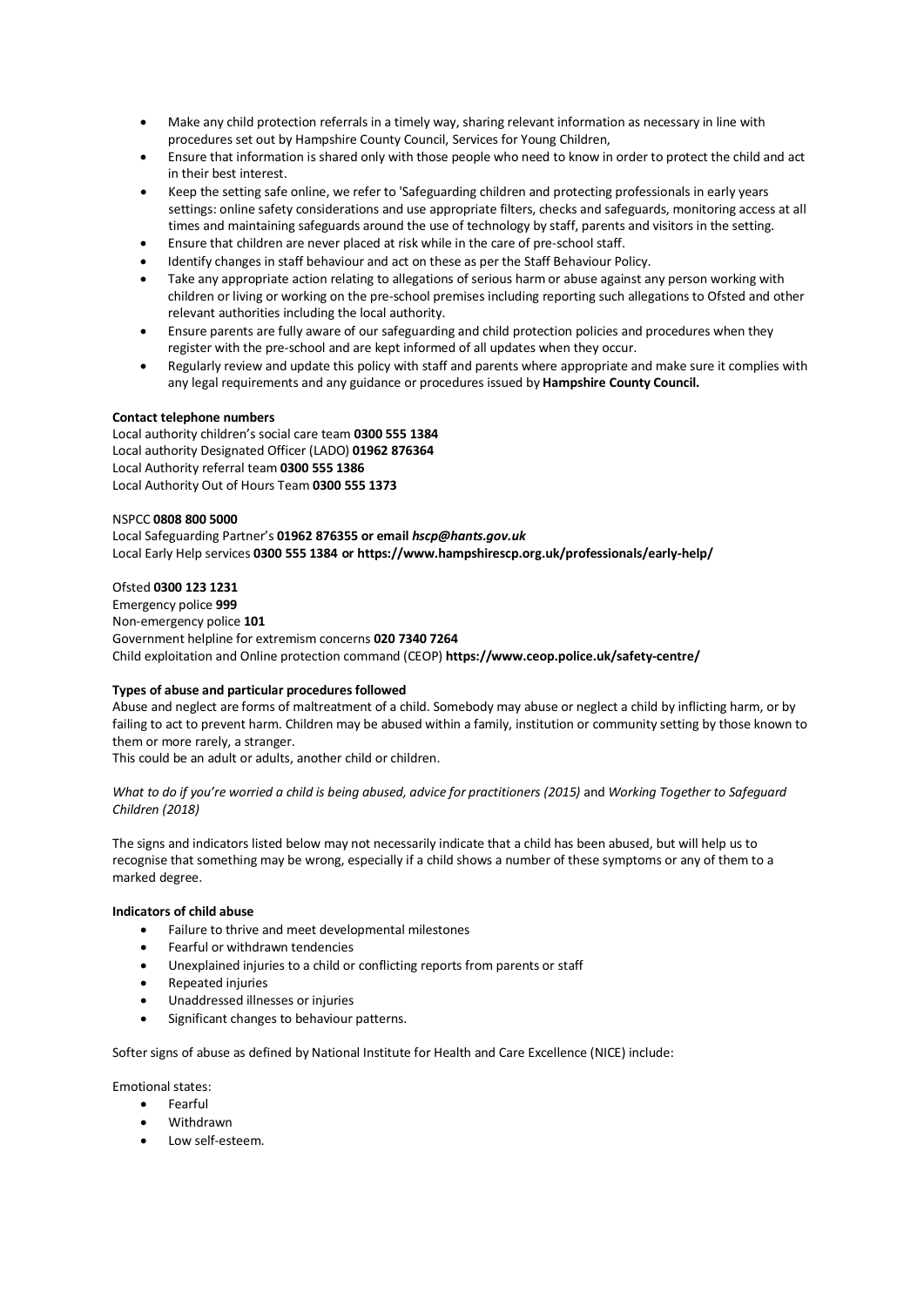## Behaviour:

- **Aggressive**
- Oppositional habitual body rocking.

Interpersonal behaviours:

- Indiscriminate contact or affection seeking
- Over-friendliness to strangers including healthcare professionals
- Excessive clinginess, persistently resorting to gaining attention
- Demonstrating excessively 'good' behaviour to prevent parental or carer disapproval
- Failing to seek or accept appropriate comfort or affection from an appropriate person when significantly distressed
- Coercive controlling behaviour towards parents or carers
- Lack of ability to understand and recognise emotions
- Very young children showing excessive comforting behaviours when witnessing parental or carer distress.

## **Peer-on-peer abuse**

We are aware that peer-on-peer abuse does take place, so we include children in our policies when we talk about potential abusers. This may take the form of bullying, physically hurting another child, emotional abuse or sexual abuse. We will report this in the same way we do for adults abusing children, and will take advice from the appropriate bodies on this area; to support for both the victim and the perpetrator, as they could also be a victim of abuse. We know that children who develop harmful sexual behaviour have often experienced abuse and neglect themselves.

## **Physical abuse**

A form of abuse which may involve hitting, shaking, throwing, poisoning, burning or scalding, drowning, suffocating or otherwise causing physical harm to a child. Physical harm may also be caused when a parent or carer fabricates the symptoms of, or deliberately induces, illness in a child.

All children can suffer injuries during their early years as they explore and develop. If an explanation of how a child received their injury doesn't match the injury itself or if a child's injuries are a regular occurrence or there is a pattern to their injuries, then we will report our concerns.

## **Fabricated illness**

Physical harm may also be caused when a parent or carer fabricates the symptoms of, or deliberately induces, illness in a child. The parent or carer may seek out unnecessary medical treatment or investigation; they may exaggerate a real illness and symptoms or deliberately induce an illness through poisoning with medication or other substances or they may interfere with medical treatments. Fabricated illness is a form of physical abuse and any concerns will be reported, in line with our safeguarding procedures.

### **Female genital mutilation (FGM)**

FGM can also be known as Female Genital Cutting. FGM is a procedure where the female genital organs are injured or changed and there is no medical reason for this. It is frequently a very traumatic and violent act for the victim and can cause harm in many ways. The practice can cause severe pain and there may be immediate and/or long-term health consequences, including mental health problems, difficulties in childbirth, causing danger to the child and mother; and/or death (definition taken from the Multi-Agency Statutory Guidance on Female Genital Mutilation).

The procedure may be carried out shortly after birth and during childhood as well as adolescence, just before marriage or during a woman's first pregnancy and varies widely according to the community.

FGM is child abuse and is illegal in the UK. It can be extremely dangerous and can cause:

- Severe pain
- Shock
- Bleeding
- Infection such at tetanus, HIV and hepatitis B and C
- Organ damage
- Blood loss and infections
- Death in some cases

Any concerns about a child or family, will be reported to the children's social care team in the same way as other types of physical abuse. We have a mandatory duty to report to police any case where an act of female genital mutilation appears to have been carried out on a girl under the age of 18.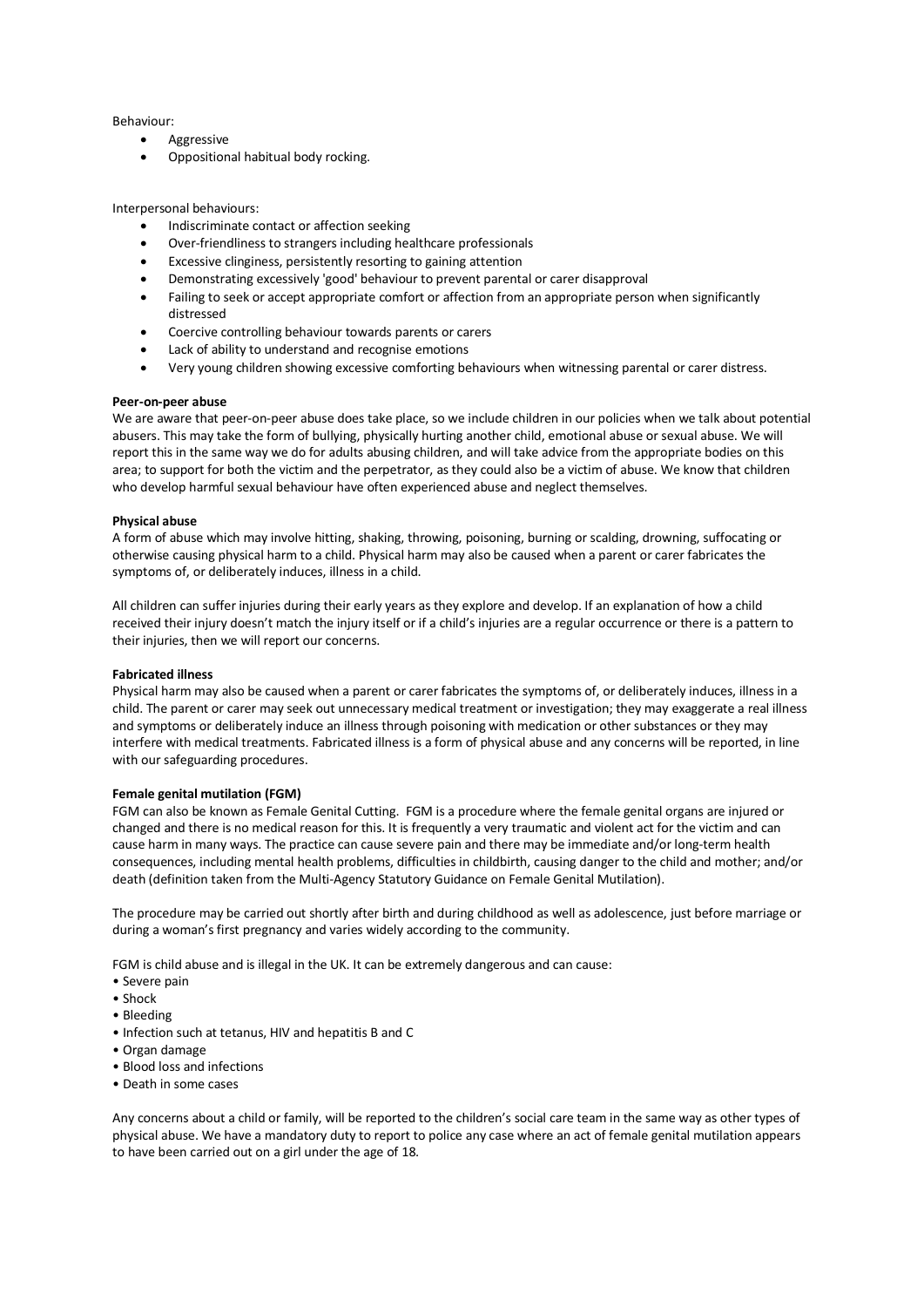# **Breast ironing/flattening**

Breast ironing also known as "breast flattening" is the process where young girls' breasts are ironed, massaged and/or pounded down through the use of hard or heated objects in order for the breasts to disappear, or delay the development of the breasts entirely. It is believed that by carrying out this act, young girls will be protected from harassment, rape, abduction and early forced marriage.

Breast Ironing/Flattening is a form of physical abuse and can cause serious health issues such as:

- Abscesses
- Cysts
- Itching
- Tissue damage
- Infection
- Discharge of milk
- Dissymmetry of the breasts
- Severe fever.

Any concerns about a child or family, will be reported to the children's social care team in the same way as other types of physical abuse.

# **Sexual abuse**

Sexual abuse involves forcing, or enticing, a child or young person to take part in sexual activities, not necessarily involving a high level of violence, whether or not the child is aware of what is happening. The activities may involve physical contact, including assault by penetration (for example, rape or oral sex) or non-penetrative acts such as masturbation, kissing, rubbing and touching outside of clothing. They may also include non-contact activities, such as involving children in looking at, or in the production of, sexual images, watching sexual activities, encouraging children to behave in sexually inappropriate ways, or grooming a child in preparation for abuse. Sexual abuse can take place online and technology can be used to facilitate offline abuse. Adult males do not solely perpetrate sexual abuse; women can also commit acts of sexual abuse, as can other children.

Action must be taken if a staff member witnesses an occasion(s) where a child indicates sexual activity through words, play, drawing, has an excessive preoccupation with sexual matters; or has an inappropriate knowledge of adult sexual behaviour, or language, for their developmental age. This may include acting out sexual activity on dolls/toys or in the roleplay area with their peers; drawing pictures that are inappropriate for a child, talking about sexual activities or using sexual language or words.

If a child is being sexually abused staff may observe both emotional and physical symptoms.

Emotional signs:

- Being overly affectionate or knowledgeable in a sexual way inappropriate to the child's age
- Personality changes such as becoming insecure or clingy
- Regressing to younger behaviour patterns such as thumb sucking or bringing out discarded cuddly toys
- Sudden loss of appetite or compulsive eating
- Being isolated or withdrawn
- Inability to concentrate
- Lack of trust or fear of someone they know well, such as not wanting to be alone with a carer
- Becoming worried about clothing being removed
- Suddenly drawing sexually explicit pictures or acting out actions inappropriate for their age
- Using sexually explicit language.

Physical Signs:

- Bruises
- Bleeding, discharge, pains or soreness in their genital or anal area
- Sexually transmitted infections
- **Pregnancy**

Any concerns about a child or family will be reported to the children's social care team.

# **Child sexual exploitation (CSE)**

*Keeping Children Safe in Education (2020)* describes CSE as: where an individual or group takes advantage of an imbalance of power to coerce, manipulate or deceive a child into sexual activity (a) in exchange for something the victim needs or wants, and/or (b) for the financial advantage or increased status of the perpetrator or facilitator. The victim may have been sexually exploited even if the sexual activity appears consensual. CSE does not always involve physical contact; it can also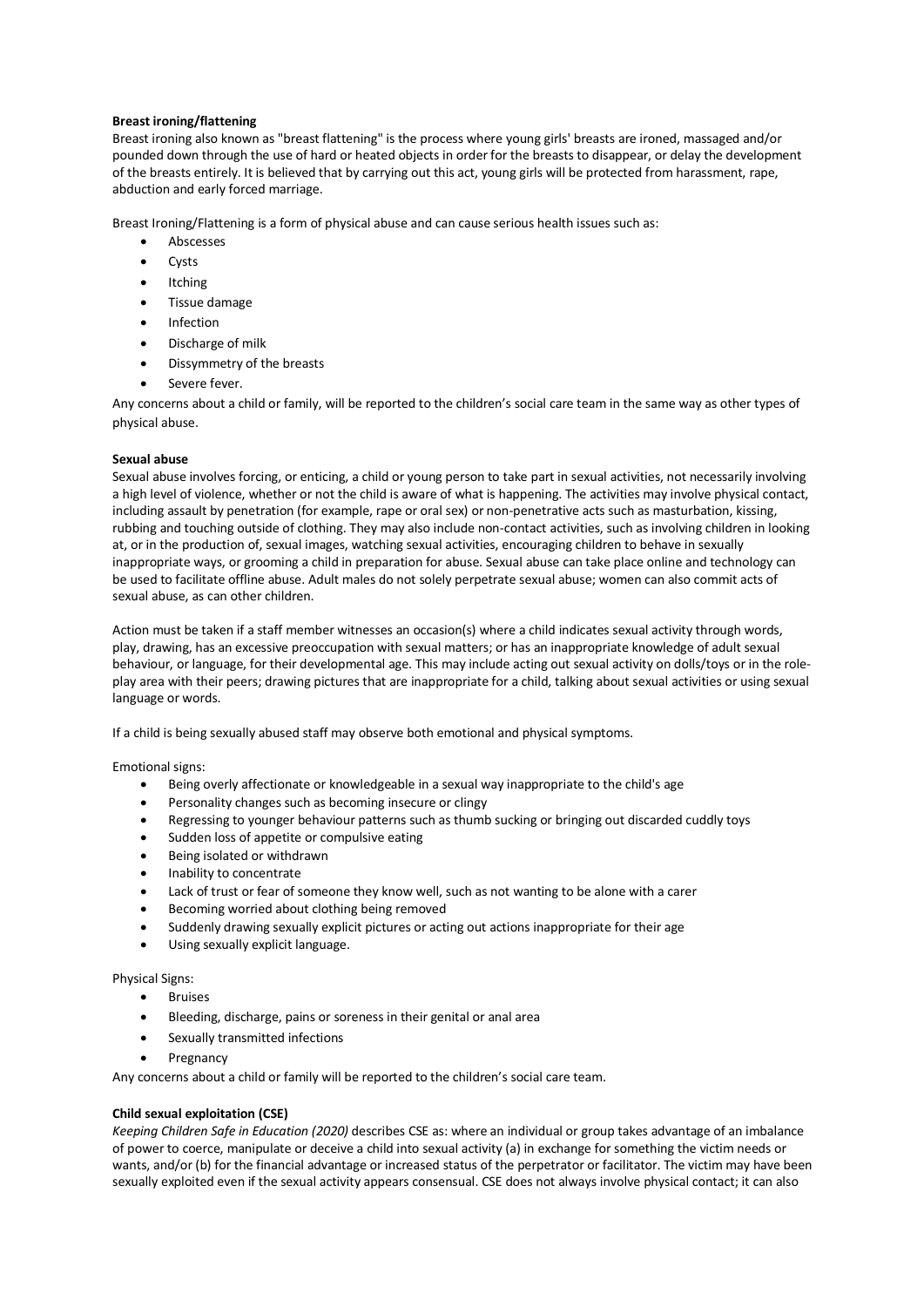occur through the use of technology. CSE can affect any child or young person (male or female) under the age of 18 years, including 16 and 17 year olds who can legally consent to have sex. It can include both contact (penetrative and nonpenetrative acts) and non-contact sexual activity and may occur without the child or young person's immediate knowledge (e.g. through others copying videos or images they have created and posted on social media).

Signs and indicators may include:

- Physical injuries such as bruising or bleeding
- Having money or gifts they are unable to explain
- Sudden changes in their appearance
- Becoming involved in drugs or alcohol, particularly if you suspect they are being supplied by older men or women
- Becoming emotionally volatile (mood swings are common in all young people, but more severe changes could indicate that something is wrong)
- Using sexual language that you wouldn't expect them to know
- Engaging less with their usual friends
- Appearing controlled by their phone
- Switching to a new screen when you come near the computer
- Nightmares or sleeping problems
- Running away, staying out overnight, missing school
- Changes in eating habits
- Talk of a new, older friend, boyfriend or girlfriend
- Losing contact with family and friends or becoming secretive
- Contracting sexually transmitted diseases.

# **Child Criminal Exploitation (CCE)**

CCE is where an individual or group takes advantage of an imbalance of power to coerce, control, manipulate or deceive a child into any criminal activity (a) in exchange for something the victim needs or wants, and/or (b) for the financial or other advantage of the perpetrator or facilitator and/or (c) through violence or the threat of violence. The victim may have been criminally exploited even if the activity appears consensual. CCE does not always involve physical contact; it can also occur through the use of technology.

CCE can include children being forced to work in cannabis factories, being coerced into moving drugs or money across the country forced to shoplift or pickpocket, or to threaten other young people. Some of the following can be indicators of CCE:

- Children who appear with unexplained gifts or new possessions;
- Children who associate with other young people involved in exploitation;
- Children who suffer from changes in emotional well-being;
- Children who misuse drugs and alcohol;
- Children who go missing for periods of time or regularly come home late; and
- Children who regularly miss school or education or do not take part in education.

If staff have any concerns regarding CSE or CCE, they will be reported in the usual way.

## **Emotional abuse**

Working Together to Safeguard Children (2018) defines emotional abuse as 'the persistent emotional maltreatment of a child such as to cause severe and persistent adverse effects on the child's emotional development'. It may involve conveying to a child that they are worthless or unloved, inadequate, or valued only insofar as they meet the needs of another person.

It may include not giving the child opportunities to express their views, deliberately silencing them or 'making fun' of what they say or how they communicate. It may feature age or developmentally inappropriate expectations being imposed on children. These may include interactions that are beyond a child's developmental capability, as well as overprotection and limitation of exploration and learning, or preventing the child participating in normal social interaction. It may involve seeing or hearing the ill-treatment of another. It may involve serious bullying (including cyber bullying), causing children frequently to feel frightened or in danger, or the exploitation or corruption of children. Some level of emotional abuse is involved in all types of maltreatment of a child, though it may occur alone.

Signs and indicators may include:

• Physical, mental and emotional development lags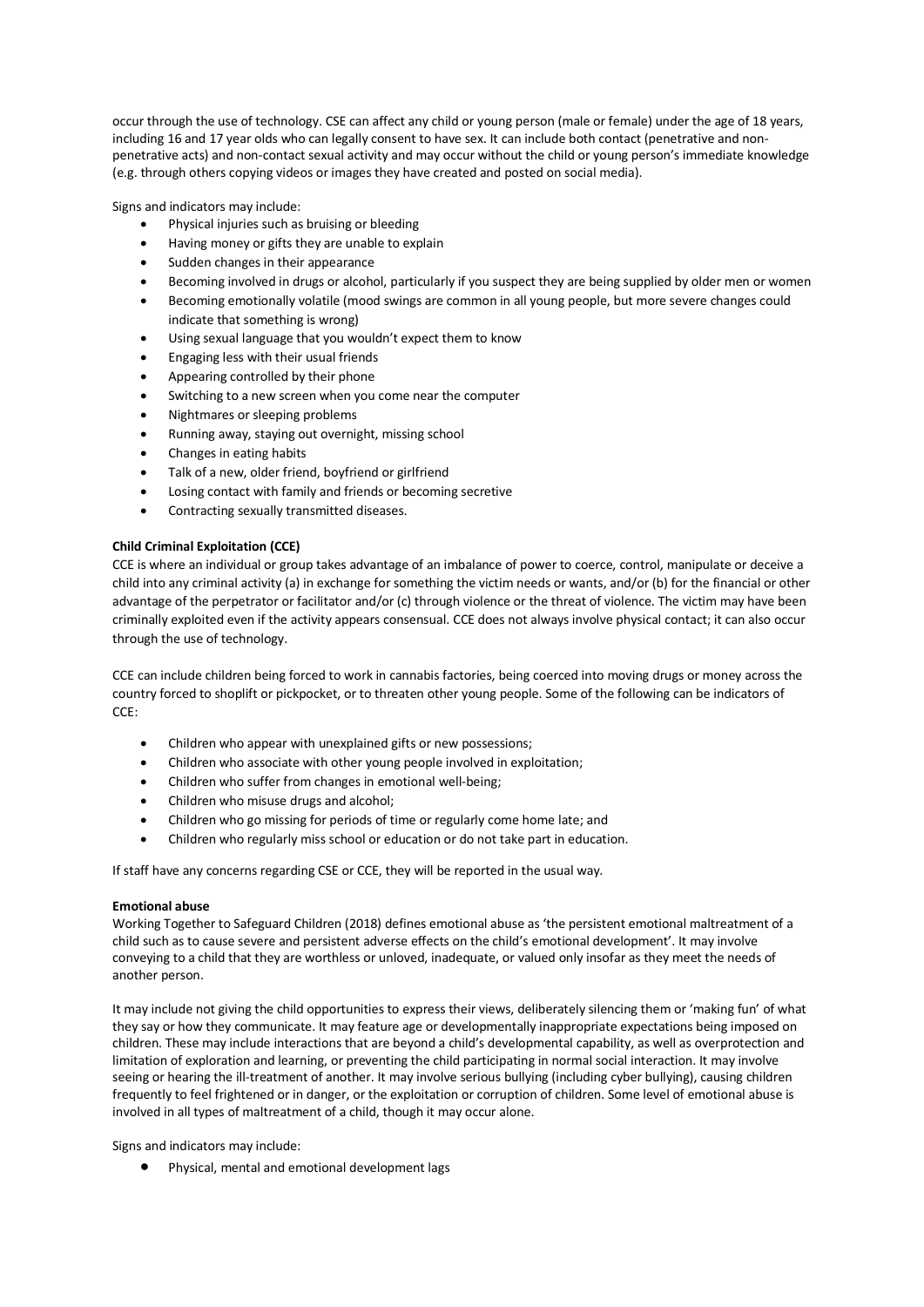- Sudden speech disorders
- Overreaction to mistakes
- Extreme fear of any new situation
- Neurotic behaviour (rocking, hair twisting, self-mutilation)
- Extremes of passivity or aggression
- Appear unconfident or lack self-assurance.

Action will be taken if the staff member has reason to believe that there is a severe, adverse effect on the behaviour and emotional development of a child, caused by persistent or severe ill treatment or rejection. Children may also experience emotional abuse through witnessing domestic abuse and alcohol and drug misuse by adults caring for them.

# **Neglect**

Working Together to Safeguard Children (2018) defines Neglect as 'the persistent failure to meet a child's basic physical and/or psychological needs, likely to result in the serious impairment of the child's health or development'. Neglect may occur during pregnancy as a result of maternal substance abuse. Once a child is born, neglect may involve a parent or carer failing to:

- a. Provide adequate food, clothing and shelter (including exclusion from home or abandonment)
- b. Protect a child from physical and emotional harm or danger
- c. Ensure adequate supervision (including the use of inadequate caregivers)
- d. Ensure access to appropriate medical care or treatment.

It may also include neglect of, or unresponsiveness to, a child's basic emotional needs.

Signs may include a child persistently arriving at pre-school unwashed or unkempt, wearing clothes that are too small (especially shoes that may restrict the child's growth or hurt them), arriving at pre-school in the same nappy they went home in or a child having an illness or identified special educational need or disability that is not being addressed by the parent. A child may also be persistently hungry if a parent is withholding food or not providing enough for a child's needs.

Neglect may also be shown through emotional signs, e.g. a child may not be receiving the attention they need at home and may crave love and support at pre-school. In addition, neglect may occur through pregnancy as a result of maternal substance abuse.

Action will be taken if the staff member has reason to believe that there has been any type of neglect of a child.

# **County Lines**

The National Crime Agency (NCA) describe county lines as a term used to describe gangs and organised criminal networks involved in exporting illegal drugs from big cities into smaller towns, using dedicated mobile phone lines or other form of 'deal line.' Customers will live in a different area to where the dealers and networks are based, so drug runners are needed to transport the drugs and collect payment.

Offenders will often use coercion, intimidation, violence (including sexual violence) and weapons to ensure compliance of victims. Children can be targeted and recruited into county lines in a number of locations including schools, further and higher educational institutions, pupil referral units, special educational needs schools, children's homes and care homes.

Signs and indicators to be aware of include:

- Changes in the way young people you might know dress
- Unexplained, sometimes unaffordable new things (e.g. clothes, jewellery, cars etc.)
- Missing from home or schools and/or significant decline in performance
- New friends or relationships with those who don't share any mutual friendships with the victim or anyone else
- May be carrying a weapon
- Receiving more texts or calls than usual
- Sudden influx of cash, clothes or mobile phones
- Unexplained injuries
- Significant changes in emotional well-being
- Young people seen in different cars/taxis driven by unknown adults
- Young people seeming unfamiliar with your community or where they are
- Truancy, exclusion, disengagement from school
- An increase in anti-social behaviour in the community
- Unexplained injuries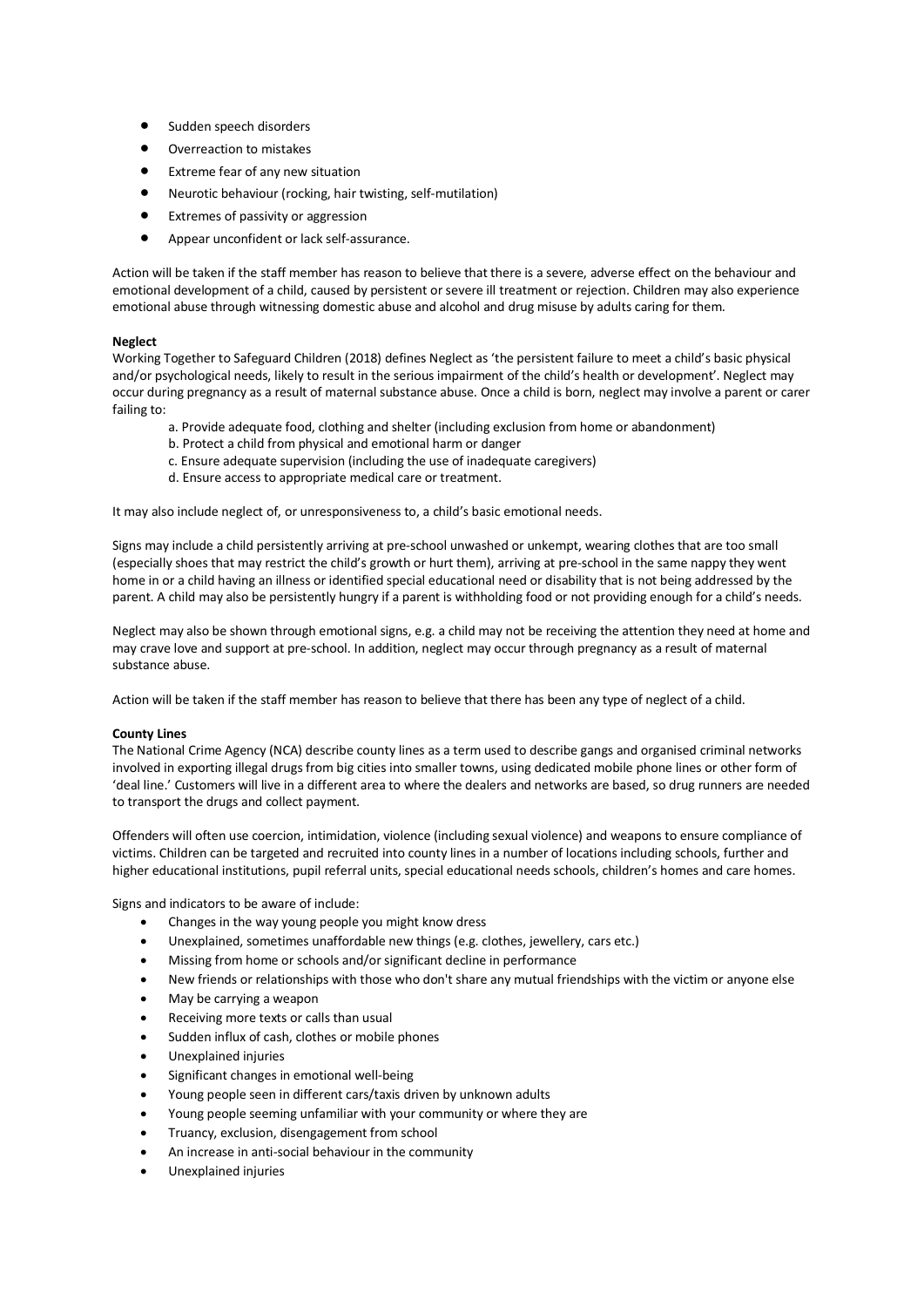• Gang association or isolation from peers or social networks.

## **Cuckooing**

Cuckooing is a form of county lines crime in which drug dealers take over the home of a vulnerable person in order to criminally exploit them as a base for drug dealing, often in multi-occupancy or social housing properties. Signs that this is happening in a family property may be an increase in people entering or leaving the property, an increase in cars or bikes outside the home; windows covered or curtains closed for long periods, family not being seen for extended periods; signs of drug use or an increase in anti-social behaviour at the home. If we recognise any of these signs, we will report our concerns as per our reporting process.

If staff have any concerns regarding county lines/cuckooing they will be reported in the usual way.

#### **Contextual safeguarding**-

As young people grow and develop they may be vulnerable to abuse or exploitation from outside their family. These extrafamilial threats might arise at school and other educational establishments, from within peer groups, or more widely from within the wider community and/or online.

As part of our safeguarding procedures we will work in partnership with parents/carers and other agencies to work together to safeguard children and provide the support around contextual safeguarding concerns.

## **Domestic Abuse / Honour Based Abuse / Forced Marriages**

We look at these areas as a child protection concern. Please refer to the separate policy for further details on this.

## **Extremism – the Prevent Duty**

Under the Counter-Terrorism and Security Act 2015 we have a duty to safeguard at risk or vulnerable children under the Counter-Terrorism and Security Act 2015 to have "due regard to the need to prevent people from being drawn into terrorism and refer any concerns of extremism to the police (In Prevent priority areas the local authority will have a Prevent lead who can also provide support).

Children can be exposed to different views and receive information from various sources. Some of these views may be considered radical or extreme. Radicalisation is the way a person comes to support or be involved in extremism and terrorism. It's a gradual process so young people who are affected may not realise what's happening.

Radicalisation is a form of harm. The process may involve:

- Being groomed online or in person
- Exploitation, including sexual exploitation
- Psychological manipulation
- Exposure to violent material and other inappropriate information
- The risk of physical harm or death through extremist acts

We have a Prevent Duty and Radicalisation policy in place. Please refer to this for specific details.

### **Online Safety**

We take the safety of our children very seriously and this includes their online safety. Please refer to the Online Safety policy for further details.

### **Human Trafficking and Slavery**

Please refer to our Human Trafficking and Slavery policy for detail on how we keep children safe in this area.

## **Adult sexual exploitation**

As part of our safeguarding procedures we will also ensure that staff and students are safeguarded from sexual exploitation.

## **Up skirting**

Up skirting involves taking a picture of someone's genitals or buttocks under their clothing without them knowing, either for sexual gratification or in order to humiliate, or distress, the individual. This is a criminal offence and any such action would be reported following our reporting procedures.

# **Child abuse linked to faith or belief (CALFB)**

Child abuse linked to faith or belief (CALFB) can happen in families when there is a concept of belief in: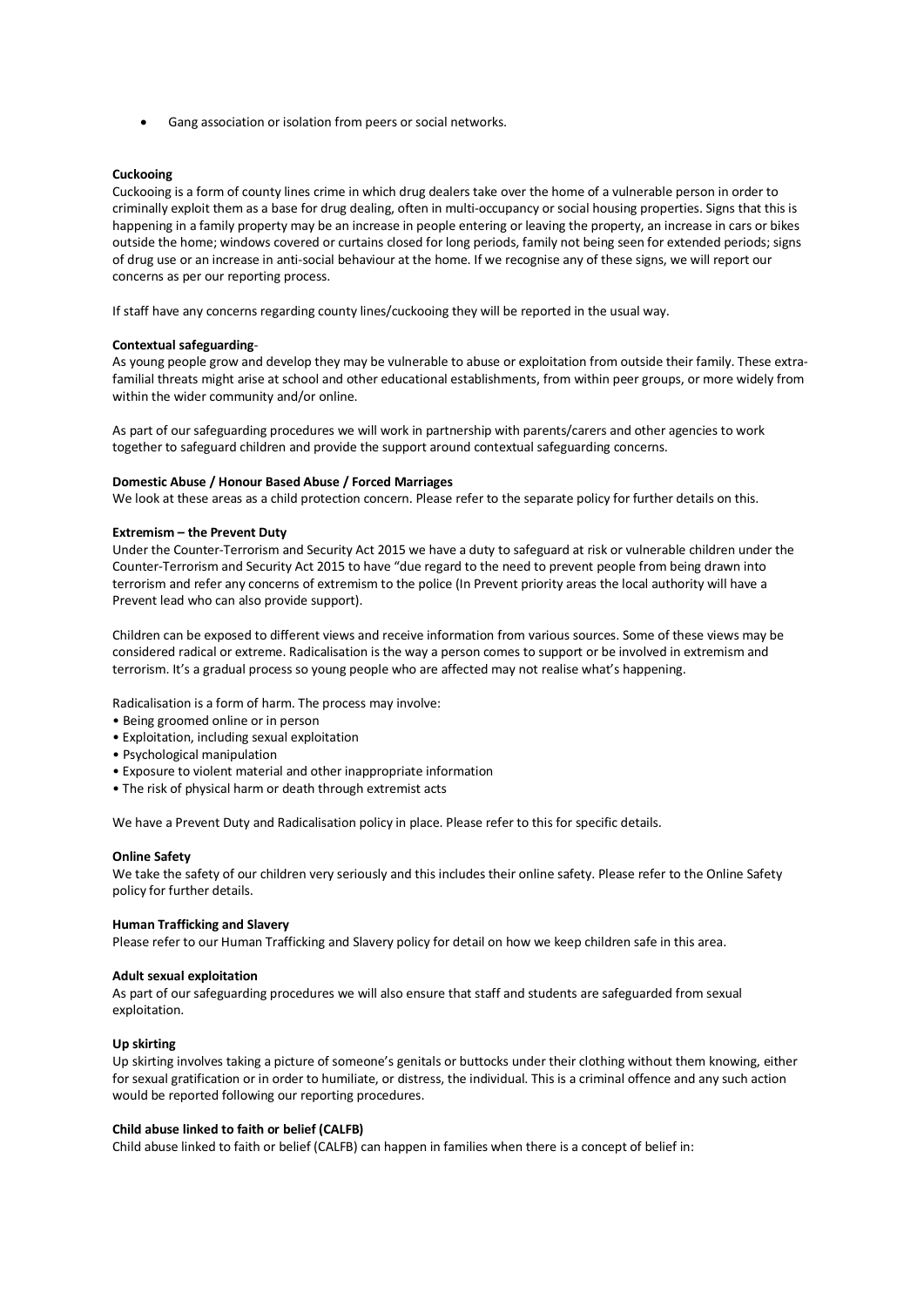- Witchcraft and spirit possession, demons or the devil acting through children or leading them astray (traditionally seen in some Christian beliefs)
- The evil eye or djinns (traditionally known in some Islamic faith contexts) and dakini (in the Hindu context)
- Ritual or multi murders where the killing of children is believed to bring supernatural benefits, or the use of their body parts is believed to produce potent magical remedies
- Use of belief in magic or witchcraft to create fear in children to make them more compliant when they are being trafficked for domestic slavery or sexual exploitation.

This is not an exhaustive list and there will be other examples where children have been harmed when adults think that their actions have brought bad fortune.

# **Reporting Procedures**

All staff have a responsibility to report safeguarding/child protection concerns and suspicions of abuse. These concerns will be discussed with the Early Years Designated Safeguarding Lead (EYDSL) as soon as possible.

- Staff will report their concerns to the EYDSL **Leanne Shuttleworth** (in the absence of the EYDSL they will be reported to the Deputy EYDSL) **Lana Sheppard**
- Any signs of marks/injuries to a child or information a child has given will be recorded and stored securely
- For children who arrive at pre-school with an existing injury, a form will be completed along with the parent's/carer's explanation as to how the injury happened. Staff will have professional curiosity around any explanations given, any concerns around existing injury's will be reported
- If appropriate, any concerns/or incidents will be discussed with the parent/carer and discussions will be recorded. Parents will have access to these records on request in line with GDPR and data protection guidelines.
- If there are queries/concerns regarding the injury/information given, then the following procedures will take place:

The Early Years Designated Safeguarding Lead will:

- Contact the Local Authority children's social care team to report concerns and seek advice immediately, or as soon as it is practical to do so. If it is believed a child is in immediate danger, we will contact the police. If the safeguarding concern relates to an allegation against an adult working or volunteering with children then the EYDSL will follow the reporting allegations procedure (see below)
- Record the information and action taken relating to the concern raised
- Speak to the parents (unless advised not do so by LA children's social care team)
- The Early Years Designated Safeguarding Lead will follow up with the Local Authority children's social care team if they have not contacted the setting within the timeframe set out in Working Together to Safeguarding Children (2018). We will never assume that action has been taken.

Keeping children safe is our highest priority and if, for whatever reason, staff do not feel able to report concerns to the EYDSL or deputy EYDSL they should call the Local Authority children's social care team, the Police or the NSPCC and report their concerns anonymously.

These contact numbers are displayed **on the notice board in the porch and are available on our website.**

# **Responding to a spontaneous disclosure from a child**

If a child starts to talk openly to a member of staff about abuse they may be experiencing, then staff will:

- Give full attention to the child or young person
- Keep body language open and encouraging
- Be compassionate, be understanding and reassure them their feelings are important using phrases such as 'you've shown such courage today'
- Take time and slow down: show respect, pause and will not interrupt the child let them go at their own pace
- Recognise and respond to their body language
- Show understanding and reflect back
- Make it clear you are interested in what the child is telling you
- Reflect back what they have said to check your understanding and use their language to show it's their experience
- Reassure the child that they have done the right thing in telling you. Make sure they know that abuse is never their fault
- Never talk to the alleged perpetrator about the child's disclosure. This could make things a lot worse for the child.

# *(Information taken from NSPCC)*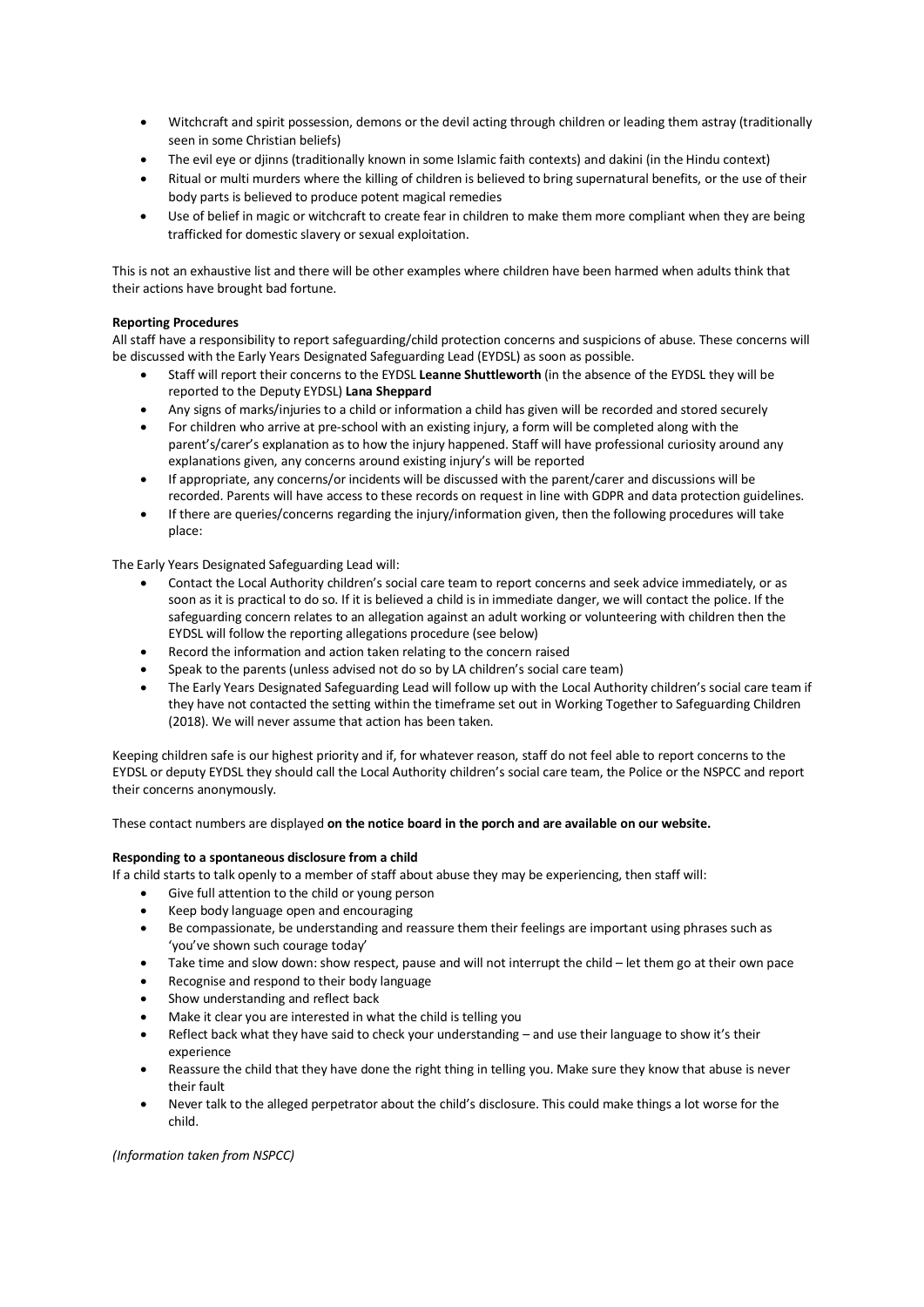Any disclosure will be reported to the pre-school manager or EYDSL and will be referred to the local authority children's social care team immediately, following our reporting procedures.

# **Recording Suspicions of Abuse and Disclosures**

Staff should make an objective record of any observation or disclosure, supported by the pre-school manager / Early Years Designated Safeguarding Lead (EYDSL). This record should include:

- Child's name
- Child's address
- Age of the child and date of birth
- Date and time of the observation or the disclosure, location
- Exact words spoken by the child (word for word) and non-verbal communication
- Exact position and type of any injuries or marks seen
- Exact observation of any incident including any concern was reported, with date and time; and the names of any other person present at the time
- Any discussion held with the parent(s) (where deemed appropriate).

These records should be signed by the person reporting this and the **manager / EYDSL**, dated and kept in a separate confidential file.

If a child starts to talk to an adult about potential abuse it is important not to promise the child complete confidentiality. This promise cannot be kept. It is vital that the child is allowed to talk openly and disclosure is not forced or words put into the child's mouth. As soon as possible after the disclosure details must be logged accurately. It is not the pre-school's role to investigate, it is the role of statutory services to complete this.

Staff involved in a safeguarding case may be asked to supply details of any information/concerns they have with regard to a child. The pre-school expects all members of staff to co-operate with the local authority children's social care, police, and Ofsted in any way necessary to ensure the safety of the children.

Staff must not make any comments either publicly or in private about the supposed or actual behaviour of a parent, child or member of staff.

### **Informing parents**

Parents are normally the first point of contact. If a suspicion of abuse is recorded, parents are informed at the same time as the report is made, except where the guidance of the local authority children's social care team/police does not allow this to happen. This will usually be the case where the parent or family member is the likely abuser or where a child may be endangered by this disclosure. In these cases the investigating officers will inform parents.

# **Confidentiality**

All suspicions, enquiries and external investigations are kept confidential and shared only with those who need to know. Any information is shared in line with guidance from the local authority. All staff, students and volunteers are bound by confidentiality and any information will not be discussed out of work, or this will become a disciplinary matter.

The Pre-school has due regard to the data protection principles as in the Data Protection Act 2018 and General Data Protection Regulations (GDPR)<sup>1</sup>. These do not prohibit the collection and sharing of personal information, even without consent if this would put the child at further risk. We will follow the principles around data collection and information sharing, and ensure any information is recorded and shared in an appropriate way.

### **Support to families**

The pre-school takes every step in its power to build up trusting and supportive relations among families, staff, students and volunteers within the pre-school.

The pre-school continues to welcome the child and the family whilst enquiries are being made in relation to abuse in the home situation. Parents and families will be treated with respect in a non-judgmental manner whilst any external investigations are carried out in the best interest of the child.

### **Record Keeping**

 $\frac{1}{1}$ 

https://assets.publishing.service.gov.uk/government/uploads/system/uploads/attachment\_data/file/721581/I nformation\_sharing\_advice\_practitioners\_safeguarding\_services.pdf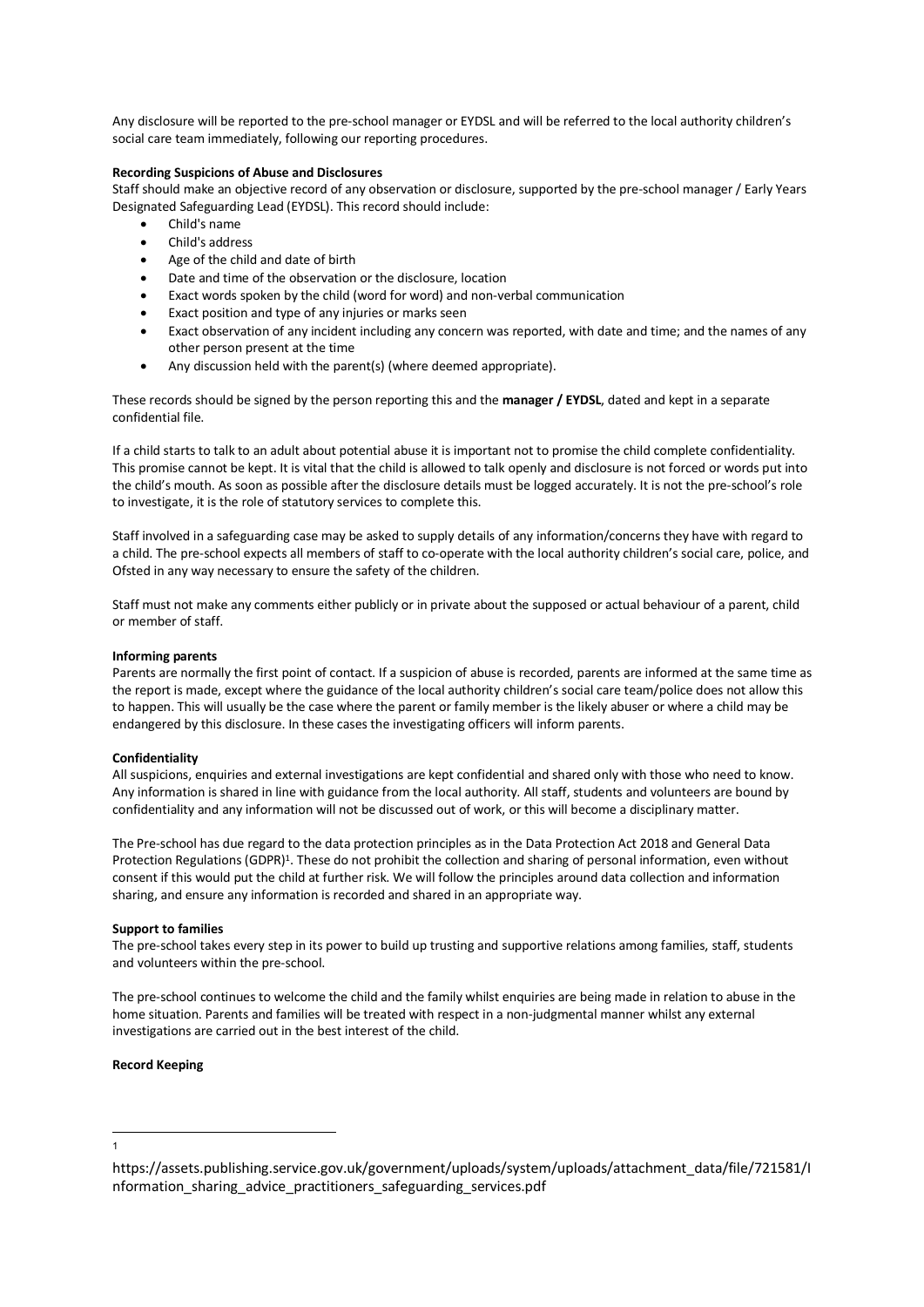Confidential records kept on a child are shared with the child's parents or those who have parental responsibility for the child, only if appropriate and in line with guidance of the local authority with the proviso that the care and safety of the child is paramount. We will do all in our power to support and work with the child's family.

The pre-school keeps appropriate records to support the early identification of children and families that would benefit from support. Factual records are maintained in a chronological order with parental discussions. Records are reviewed regularly by the EYDSL to look holistically at identifying children's needs.

## **Allegations against adults working or volunteering with children**

If an allegation is made against a member of staff, student or volunteer or any other person who lives or works on the preschool premises regardless of whether the allegation relates to the pre-school premises or elsewhere, we will follow the procedure below.

An allegation against a member of staff/student/volunteer/supply staff or any other person may relate to a person who has:

- behaved in a way that has harmed a child, or may have harmed a child;
- possibly committed a criminal offence against or related to a child;
- behaved towards a child or children in a way that indicates he or she may pose a risk of harm to children; or
- behaved or may have behaved in a way that indicates they may not be suitable to work with children.

The allegation should be reported to the pre-school manager on duty. If this person is the subject of the allegation then this should be reported to the **registered person or the deputy manager** instead.

We will follow our own local safeguarding partner's website information about how to report an allegation and we would also inform Ofsted immediately in order for this to be investigated by the appropriate bodies promptly. This includes:

- If as an individual you feel this will not be taken seriously or are worried about the allegation getting back to the person in question then it is your duty to inform the local authority children's social care team yourself directly
- The local authority children's social care team will be informed immediately for advice and guidance
- A full investigation will be carried out by the appropriate professionals (local authority children's social care team, Ofsted) to determine how this will be handled
- The pre-school will follow all instructions from the local authority children's social care team and Ofsted and ask all staff members to do the same and co-operate where required
- Support will be provided to all those involved in an allegation throughout the external investigation in line with local authority children's social care team support and advice
- The pre-school reserves the right to suspend any member of staff during an investigation, Legal advice will be sought to ensure compliance with the law.
- All enquiries/external investigations/interviews will be documented and kept in a locked file for access by the relevant authorities
- Founded allegations will be passed on to the relevant organisations including the local authority children's social care team and where an offence is believed to have been committed, the police will also be informed.
- Founded allegations will be dealt with as gross misconduct in accordance with our disciplinary procedures and may result in the termination of employment, Ofsted will be notified immediately of this decision along with notifying the Disclosure and Barring Service (DBS) to ensure their records are updated.
- All safeguarding records will be kept until the person reaches normal retirement age or for 21 years and 3 months if that is longer. This will ensure accurate information is available for references and future DBS checks and avoids any unnecessary reinvestigation
- The pre-school retains the right to dismiss any member of staff in connection with founded allegations following an inquiry
- Unfounded allegations will result in all rights being reinstated
- A return to work plan will be put in place for any member of staff returning to work after an allegation has been deemed unfounded. Individual support will be offered to meet the needs of the individual staff member and the nature of the incident; this may include more frequent supervisions, coaching and mentoring and external support.

# **Monitoring children's attendance**

As part of our requirements under the statutory framework and guidance documents we are required to monitor children's attendance patterns to ensure they are consistent and no cause for concern.

We ask parents to inform the pre-school prior to their children taking holidays or days off, and all incidents of sickness absence should be reported to the pre-school the same day so the pre-school management are able to account for a child's absence.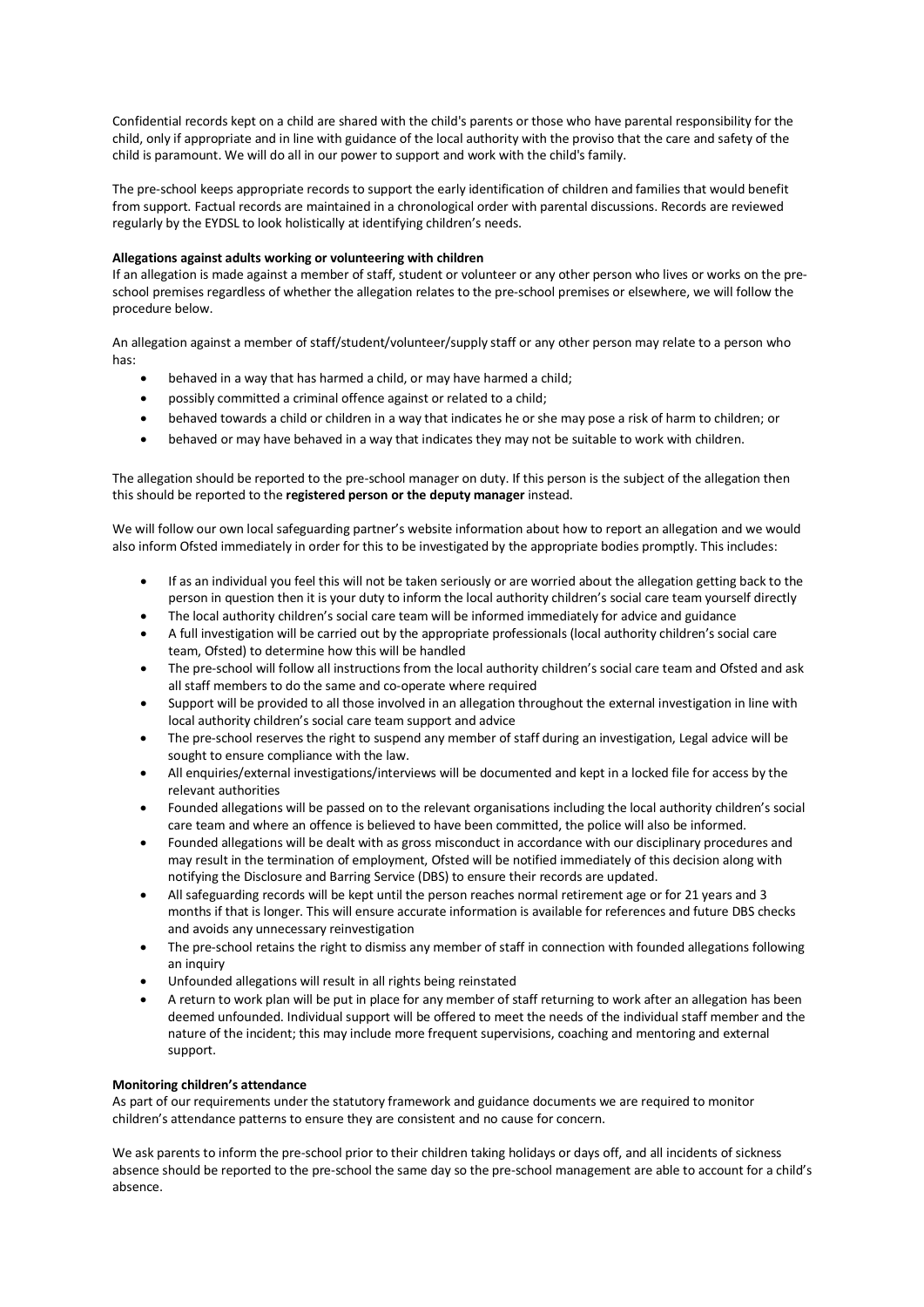This should not stop parents taking precious time with their children, by keeping us informed parents can help us to meet our statutory requirements and let us know that children are safe.

If a child has not arrived at pre-school within one hour of their normal start time the parents will be called to ensure the child is safe and healthy. If the parents are not contactable then the emergency contacts numbers listed will be used to ensure all parties are safe. Staff will work their way down the emergency contact list until contact is established and we are made aware that all is well with the child and family. It is a parent's responsibility to keep their emergency contact details updated. If contact cannot be established then we would assess if a home visit is required to establish all parties are safe. If contact is still not established, we would assess if it would be appropriate to contact relevant authorities in order to them to investigate further.

Where a child is part of a child protection plan, or during a referral process, any absences will immediately be reported to the local authority children's social care team to ensure the child remains safe and well.

## **Looked after children**

As part of our safeguarding practice we will ensure our staff are aware of how to keep looked after children safe. In order to do this, we ask that we are informed of:

- The legal status of the child (e.g. whether the child is being looked after under voluntary arrangements with consent of parents or on an interim or full care order)
- Contact arrangements for the biological parents (or those with parental responsibility)
- The child's care arrangements and the levels of authority delegated to the carer by the authority looking after him/her
- The details of the child's social worker and any other support agencies involved
- Any child protection plan or care plan in place for the child in question.

Please refer to the Looked After Children policy for further details.

### **Staffing and volunteering**

Our policy is to provide a secure and safe environment for all children. We follow safer recruitment practices including obtaining references and all staff employed to work with children will have enhanced criminal record checks from the Disclosure and Barring Service (DBS) before being able to carry out intimate care routines or have unsupervised contact with children.

We will obtain enhanced criminal records checks (DBS) for volunteers in the setting. Volunteers and visitors will never have unsupervised access to children.

All staff will attend child protection training and receive initial basic child protection training during their induction period. This will include the procedures for spotting signs and behaviours of abuse and abusers/potential abusers, recording and reporting concerns and creating a safe and secure environment for the children in the pre-school. During induction staff will be given contact details for the local authority children's social care team's, the local safeguarding children partnership and Ofsted to enable them to report any safeguarding concerns, independently, if they feel it necessary to do so.

Ongoing suitability of staff is monitored through:

- regular supervisions
- peer observations
- annual declaration of staff suitability
- safeguarding competencies
- regular review of DBS using the online update service.

## **Early Years Designated Safeguarding Lead (EYDSL)**

All our staff are trained to EYDSL standard and as such we always have designated persons on duty at any one time. We have named persons within the pre-school who take lead responsibility for safeguarding and co-ordinate child protection and welfare issues, known as the Early Years Designated Safeguarding Lead (EYDSL). There is always at least one EYDSL on duty during the opening hours of the setting. All staff will receive comprehensive EYDSL training at least every two years and update their knowledge on an ongoing basis.

The pre-school EYDSL's liaise with the local authority children's social care team, undertakes specific training, including a child protection training course, and receives regular updates to developments within this field. They in turn support the ongoing development and knowledge of the staff team with regular safeguarding updates.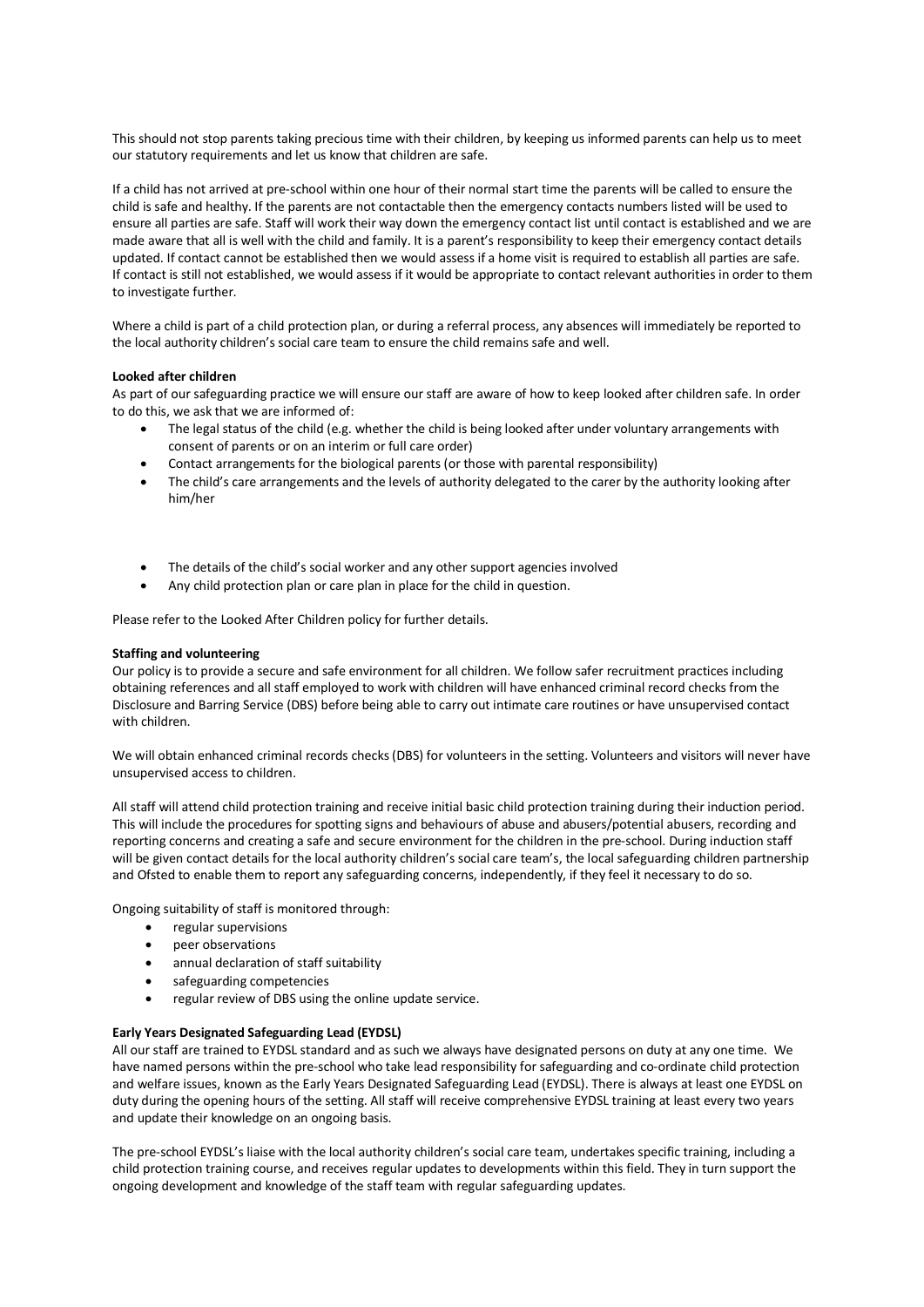The Early Years Designated Safeguarding Lead (EYDSL) at the pre-school is: **Leanne Shuttleworth.** In her absence **Lana Sheppard** will take lead responsibility.

# **The role of the Early Years Designated Safeguarding Lead:**

Ensure that the settings safeguarding policy and procedures are reviewed and developed in line with current guidance; and develop staff understanding of the setting's safeguarding policies

- Take the lead on responding to information from the staff team relating to child protection concerns
- Provide advice, support and guidance on an on-going basis to staff, students and volunteers.
- To identify children who may need early help or who are at risk of abuse
- To help staff to ensure the right support is provided to families
- To liaise with the local authority and other agencies with regard to child protection concerns
- Ensure the setting is meeting the requirements of the EYFS Safeguarding and welfare requirements
- To ensure policies are in line with the local safeguarding procedures and details
- Disseminate updates to legislation to ensure all staff are kept up to date with safeguarding practices
- To manage and monitor accidents, incidents and existing injuries; ensuring accurate and appropriate records are kept
- Attend meetings with the child's key carer
- Attend case conferences and external safeguarding meetings, as requested, by external agencies.

# **The pre-school safeguards children and staff by;**

- Providing adequate and appropriate staffing resources to meet the needs of all children.
- Informing applicants for posts within the pre-school that the positions are exempt from the Rehabilitation of Offenders Act 1974. Candidates are informed of the need to carry out checks before posts can be confirmed. Where applications are rejected because of information that has been disclosed, applicants have the right to know and to challenge incorrect information.
- Giving staff members, volunteers and students regular opportunities during supervisions and having an open door policy to declare changes that may affect their suitability to care for the children. This includes information about their health, medication or about changes in their home life such as child protection plans for their own children.
- Requesting Enhanced DBS checks and we use the DBS update service (with staff consent) to re-check staff's criminal history and suitability to work with children at regular intervals.
- Abiding by the requirements of the EYFS and any Ofsted guidance in respect to obtaining references and suitability checks for staff, students and volunteers, to ensure that all staff, students and volunteers working in the setting are suitable to do so.
- Ensuring we receive at least two written references BEFORE a new member of staff commences employment with us.
- Ensuring all students will have enhanced DBS checks completed before their placement starts.
- Volunteers, including students, do not carry out any intimate care routines and are never left to work unsupervised with children.
- Abiding by the requirements of the Safeguarding Vulnerable Groups Act 2006 and the Childcare Act 2006 (amended 2018) in respect of any person who is dismissed from our employment, or resigns in circumstances that would otherwise have led to dismissal for reasons of child protection concern will be reported to the Disclosure and Barring Services (DBS).
- Having procedures for recording the details of visitors to the pre-school and take security steps to ensure that that no unauthorised person has unsupervised access to the children.
- Ensuring all visitors/contractors are supervised whilst on the premises, especially when in the areas the children use.
- Staying vigilant to safeguard the whole pre-school environment and be aware of potential dangers on the preschool boundaries such as drones or strangers lingering. We will ensure the children remain safe at all times.
- Having a Staff Behaviour Policy that sits alongside this policy to enable us to monitor changes in behaviours that may cause concern. All staff sign up to this policy too to ensure any changes are reported to management so we are able to support the individual staff member and ensure the safety and care of the children is not compromised.
- Ensuring that staff are aware not to contact parents/carers and children through social media on their own personal social media accounts and they will report any such incidents to the management team to deal with.
- Ensuring that all staff have access to, and comply with, the whistleblowing policy, which provides information on how they can share any concerns that may arise about their colleagues in an appropriate manner. We encourage a culture of openness and transparency, and all concerns are taken seriously.
- Ensuring all staff are aware of the signs to look for of inappropriate staff behaviour, this may include inappropriate sexual comments; excessive one-to-one attention beyond the requirements of their usual role and